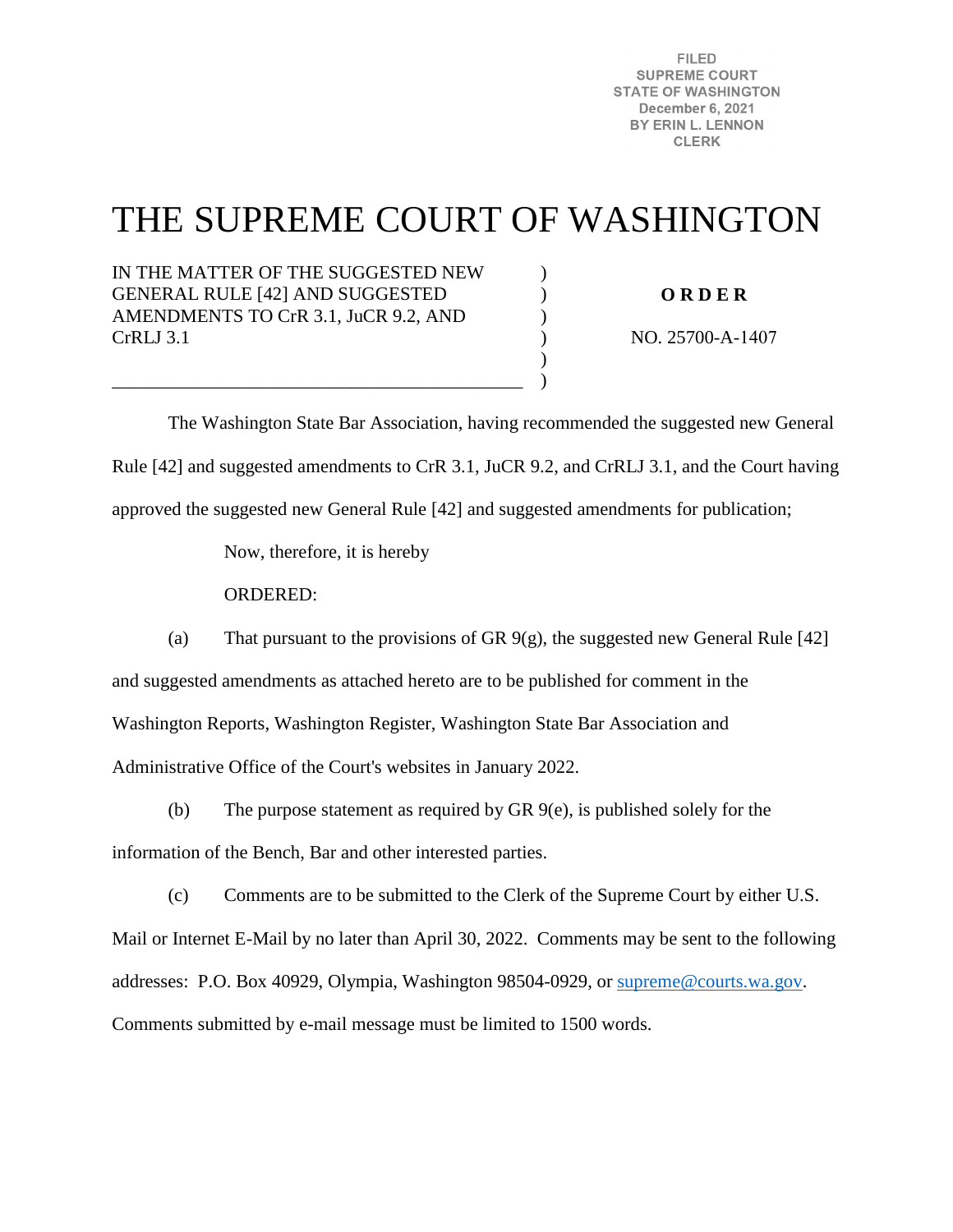Page 2 ORDER IN THE MATTER OF THE SUGGESTED NEW GENERAL RULE [42] AND SUGGESTED AMENDMENTS TO CrR 3.1, JuCR 9.2, AND CrRLJ 3.1

DATED at Olympia, Washington this 6th day of December, 2021.

For the Court

Conzález C.J.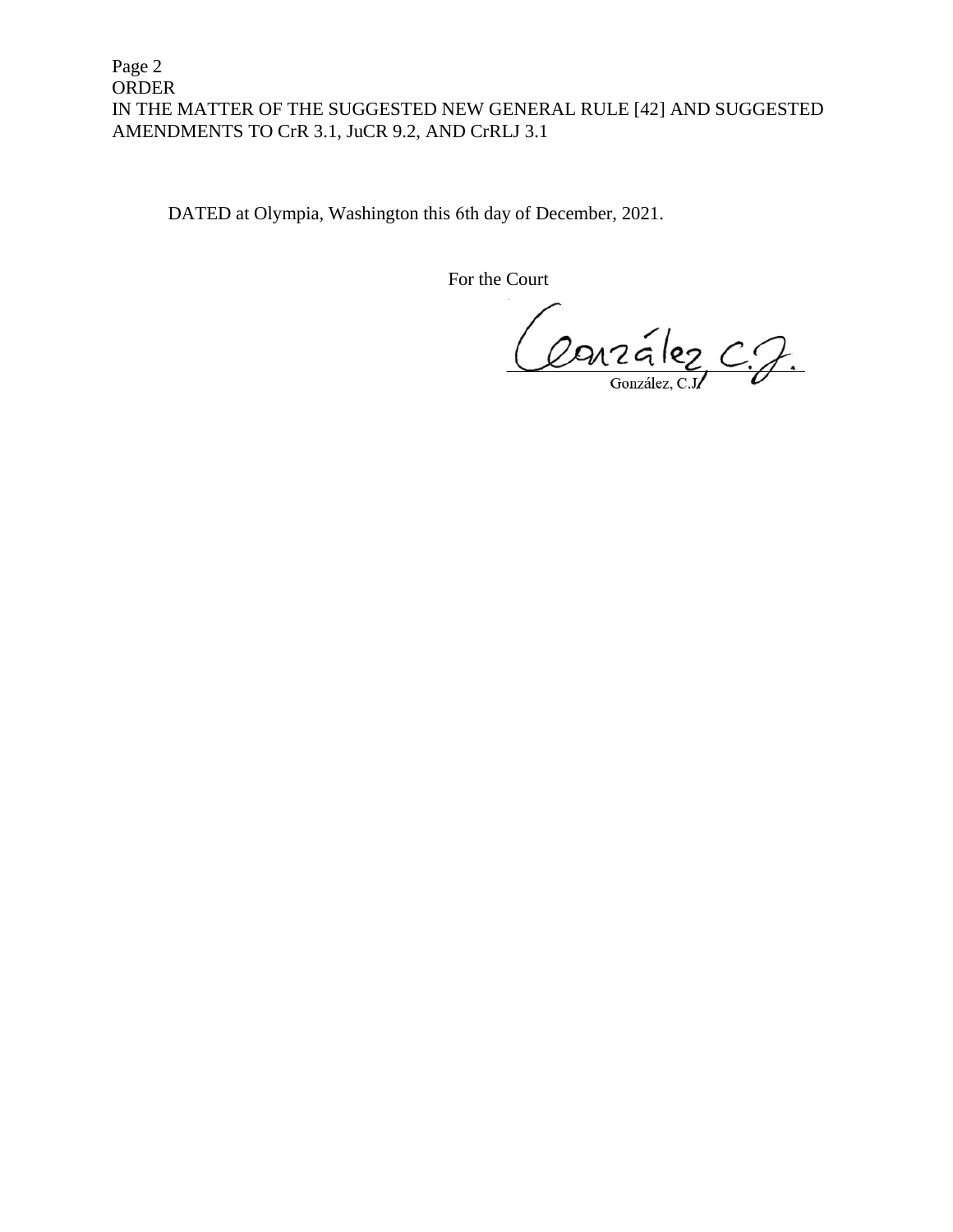## **GR 9 COVER SHEET**

#### **Suggested Amendments to**

#### **GENERAL RULES; SUPERIOR COURT CRIMINAL RULES; JUVENILE COURT RULES; CRIMINAL RULES FOR COURTS OF LIMITED JURISDICTION**

#### **NEW GR 42, CrR 3.1, JuCR 9.2, CrRLJ 3.1**

#### **A. Name of Proponent:**

Washington State Bar Association

#### **B. Spokespersons:**

Brian Tollefson, President, Washington State Bar Association, 1325 Fourth Avenue, Suite 600, Seattle, WA 98101-2539 (telephone 253-389-0071)

Travis Stearns, Chair, Council on Public Defense, Washington State Bar Association, Seattle, WA 98101-2539 (telephone 206-587-2711)

Bonnie Sterken, Equity and Justice Specialist, Washington State Bar Association, 1325 Fourth Avenue, Suite 600, Seattle, WA 98101-2539 (telephone 206-727-8293)

#### **C. Purpose:**

The proponent recommends suggested new General Rule (GR)  $42<sup>1</sup>$  $42<sup>1</sup>$  $42<sup>1</sup>$ , which is intended to bring Washington State into alignment with the ABA Ten Principles of a Public Defense Delivery System (2002) and to ensure the independence of the public defense system from judicial influence and control.

Additionally, these amendments include several suggested technical amendments to CrR 3.1, JuCR 9.2, and CrRLJ 3.1 to reflect the Court's adoption of the Standards for Indigent Defense (SID).

#### **D. History**

Ĩ.

<span id="page-2-0"></span> $1$  There are currently two new suggested General Rules pending with the Court. If the Court does not adopt those pending proposals, then the new suggested GR would be GR 40 or 41.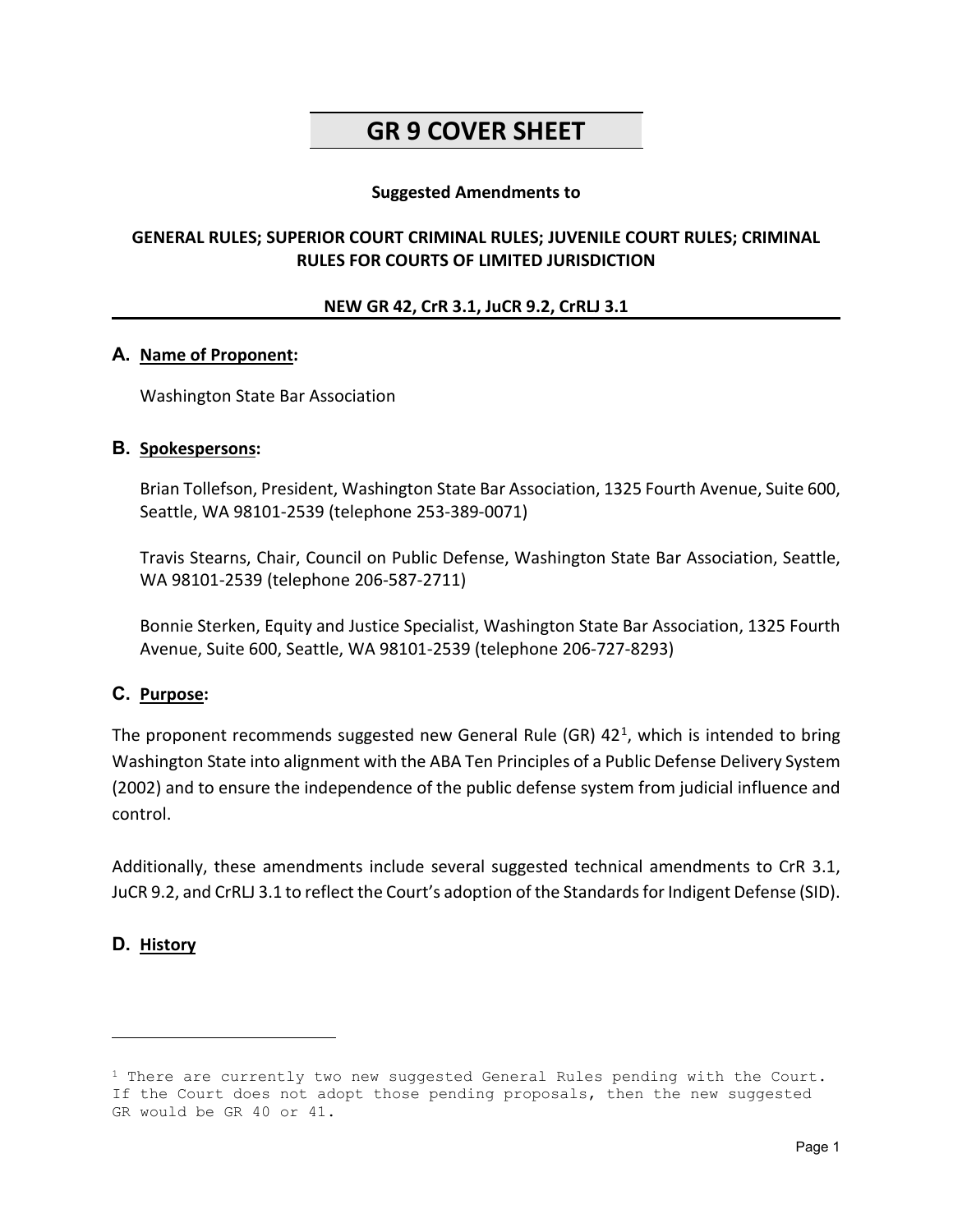For over a year, the Council on Public Defense's Independence Committee has been charged by the Council on Public Defense with developing a proposal to bring Washington State in line with the first principle of the ABA Ten Principles of a Public Defense Delivery System (2002). The Principles constitute the fundamental criteria necessary to ensure a public defense system provides effective, efficient, high quality, ethical, conflict-free representation. The first principle states that "[t]he public defense function, including the selection, funding, and payment of defense counsel, is independent."

Washington state's system of public defense is primarily county-based, unlike the majority of states. The selection, funding, and quality of public defense attorneys and offices varies by county. The independence of each county's system -- including insulation from political influence and judicial involvement – is critical to ensuring those who are constitutionally or statutorily entitled to public defense counsel receive that which they are due.

While drafting the proposal, the Independence Committee worked diligently to gather considerable feedback from public defense directors, members of the judiciary, and practitioners. The proposal before you today for action has gone through multiple revisions in an attempt to be responsive to stakeholder feedback. This feedback included surveys of interested persons and organizations. We received written feedback that we included in our drafting, along with direct contact. We incorporated that feedback into our proposal, to ensure that public defenders maintained their independence while also not ignoring the voice that the judiciary must play in overseeing their courtrooms.

#### **E. Suggested Amendments**

The following are summaries and explanations of each suggested amendment:

- NEW GR 42(a) is intended to establish and codify the purpose behind new GR 42, which is to ensure the independence of public defense services from judicial influence and control.
- NEW GR 42(b) establishes where this rule will apply
- NEW GR 42(c) states that judges and judicial staff in superior and limited jurisdiction courts shall not select public defense administrators or the attorneys who provide public defense.
- NEW GR 42(d) defines manages and oversite, including the terms "manage" and "oversee."
- NEW GR 42(e) addresses the assignment of public defense attorneys in individual cases.
- NEW GR 42(f) defines when it is appropriate for judicial officers to intervene in the assignment and substitution of counsel.
- Suggested Amendment to CrR 3.19d)(4) reflects that superior courts shall ensure that lawyers assigned to indigent defense matters shall be in compliance with the Supreme Court's Standards for Indigent Defense.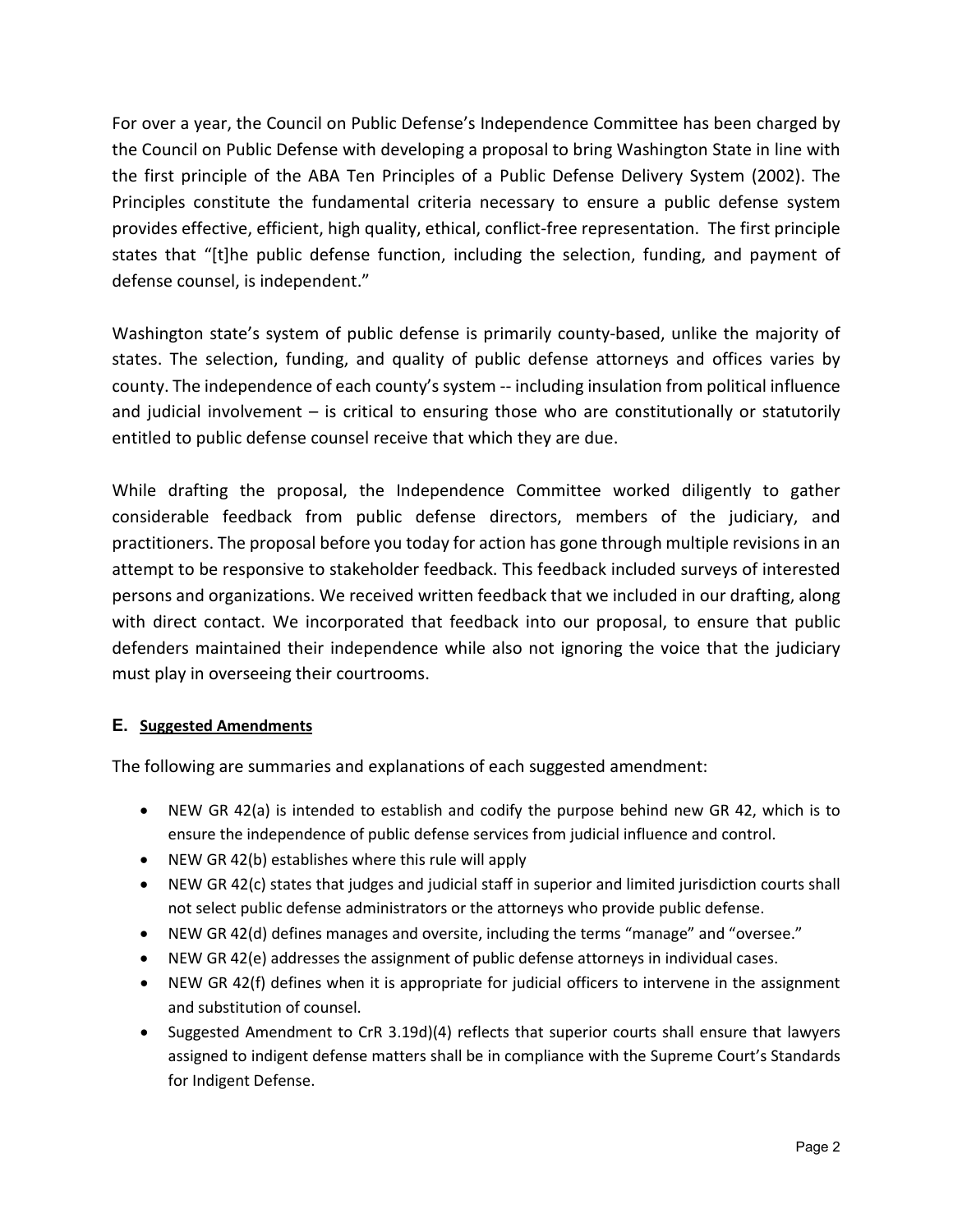- Suggested Amendment to CrRLJ 3.1(d)(4) reflects that superior courts shall ensure that lawyers assigned to indigent defense matters shall be in compliance with the Supreme Court's Standards for Indigent Defense.
- Suggested Amendment to JuCR 9.2 reflects that superior courts shall ensure that lawyers assigned to indigent defense matters shall be in compliance with the Supreme Court's Standards for Indigent Defense.

### **F. Hearing:**

A hearing is not recommended.

#### **G. Expedited Consideration:**

Expedited consideration is not requested.

#### **H. Supporting Material:**

- New Suggested General Rule 42: Independence of Public Defense
- Suggested Amendments to CrRLJ 3.1(d)(4), CrR 3.1(d)(4), JuCR 9.2(d)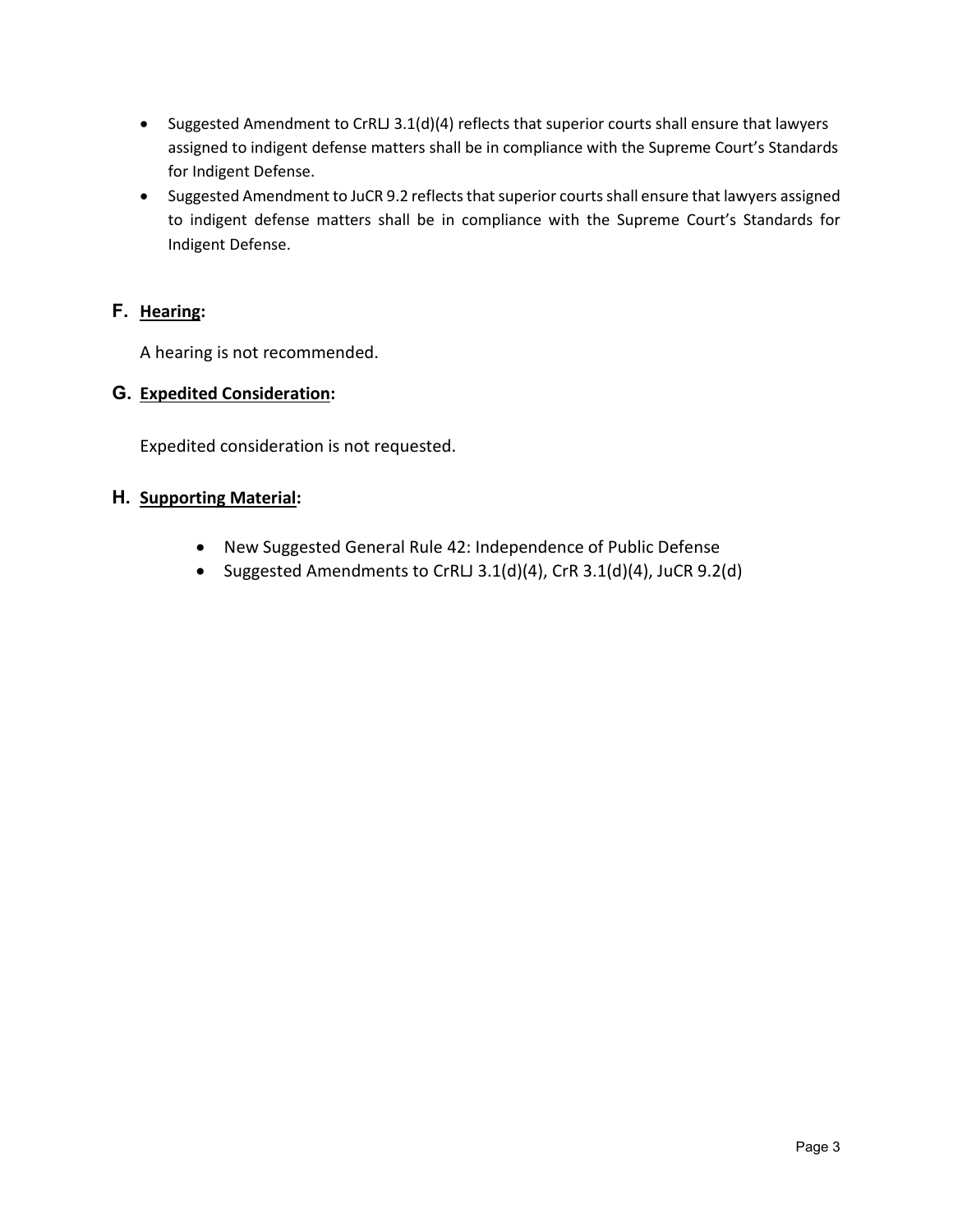| 1              | <b>Redlined Version</b>                                                                                                                                                              |
|----------------|--------------------------------------------------------------------------------------------------------------------------------------------------------------------------------------|
| $\overline{2}$ | <b>Proposed New General Rule 42</b>                                                                                                                                                  |
| 3              | Independence of Public Defense Services                                                                                                                                              |
| 4              |                                                                                                                                                                                      |
| 5              | (a) <b>Purpose and policy</b> . The purpose of this rule is to safeguard the independence of                                                                                         |
| 6              | public defense services from judicial influence or control. Consistent with the right to<br>counsel as provided in Article I, Sections 3 and 22 of the Washington State Constitution |
| $\overline{7}$ | and Washington statutes, it is the policy of the judiciary to develop rules that further the                                                                                         |
| 8              | fair and efficient administration of justice. In promulgating this Rule, the Washington<br>Supreme Court seeks to prevent conflicts of interest that may arise if judges control the |
| 9              | selection of public defense administrators or the attorneys who provide public defense                                                                                               |
| 10             | services, the management and oversight of public defense services, and the                                                                                                           |
| 11             | assignment of attorneys in individual cases.                                                                                                                                         |
| 12             |                                                                                                                                                                                      |
|                | (b) <b>Scope.</b> This rule applies to superior courts and courts of limited jurisdiction.                                                                                           |
| 13             | (c) Selection of the public defense administrator and public defense attorneys.                                                                                                      |
| 14             | Judges and judicial staff in superior courts and courts of limited jurisdiction shall not                                                                                            |
| 15             | select public defense administrators or the attorneys who provide public defense                                                                                                     |
| 16             | services.                                                                                                                                                                            |
| 17             |                                                                                                                                                                                      |
| 18             | (d) Management and oversight of public defense services.                                                                                                                             |
| 19             | (1) Judges and judicial staff in superior courts and courts of limited jurisdiction shall                                                                                            |
| 20             | neither manage nor oversee public defense services, including public defense                                                                                                         |
| 21             | contracts and assigned counsel lists. Judges should encourage local governments                                                                                                      |
| 22             | to have attorneys with public defense experience manage and oversee public<br>defense services.                                                                                      |
| 23             |                                                                                                                                                                                      |
| 24             | (2) The terms "manage" and "oversee" include: drafting, awarding, renewing, and<br>terminating public defense contracts; adding attorneys or removing them from                      |
| 25             | assigned counsel lists; developing or issuing case weighting policies; monitoring                                                                                                    |
|                | attorney caseload limits and case-level qualifications; monitoring compliance with                                                                                                   |
| 26             | contracts, policies, procedures and standards; and recommending compensation.                                                                                                        |
| 27             |                                                                                                                                                                                      |
| 28             | (e) <b>Assignment of public defense attorneys in individual cases.</b>                                                                                                               |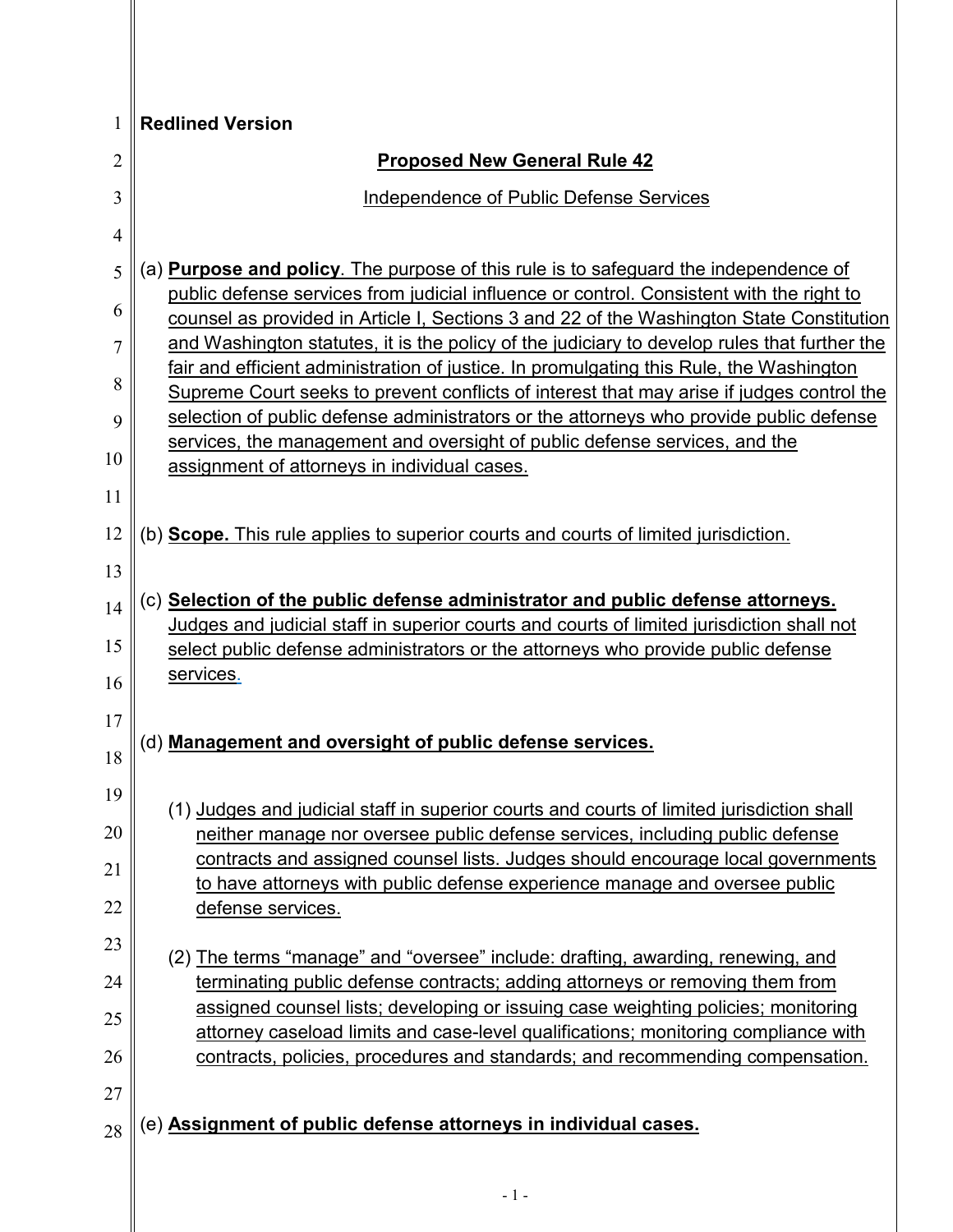| 1              | (1) Consistent with federal and state constitutions, applicable statutes and rules of                                                                                           |
|----------------|---------------------------------------------------------------------------------------------------------------------------------------------------------------------------------|
| $\overline{c}$ | court, the role of judges and their staff in the assignment of a specific attorney in an                                                                                        |
| 3              | individual case is to: a) determine whether a party is eligible for appointment of<br>counsel by making a finding of indigency or other finding that a party is entitled to     |
|                | counsel; or b) refer the party for an indigency determination; and c) refer the party to                                                                                        |
| 4              | a public defense agency or a public defense administrator to designate a qualified                                                                                              |
| 5              | attorney. Alternatively, a public defense administrator may, prior to a court hearing                                                                                           |
| 6              | where eligibility is determined, designate a qualified attorney to be appointed if the<br>court finds the party is eligible.                                                    |
| 7              |                                                                                                                                                                                 |
| 8              | (2) If there is no public defense agency or administrator, a judicial officer should appoint                                                                                    |
|                | a qualified attorney, on a rotating basis, from an independently established list of                                                                                            |
| 9              | assigned counsel or contractors.                                                                                                                                                |
| 10             |                                                                                                                                                                                 |
| 11             | (3) If no qualified attorney on the list is available, a judicial officer shall appoint an<br>attorney who meets the qualifications in the Supreme Court Standards for Indigent |
| 12             | Defense.                                                                                                                                                                        |
| 13             |                                                                                                                                                                                 |
| 14             | Necessary services and substitution of counsel. This rule does not limit a judicial<br>(f)                                                                                      |
|                | officer's authority to grant a motion for necessary investigative, expert, or other                                                                                             |
| 15             | services, or to appoint counsel in individual cases when substitution of counsel is                                                                                             |
| 16             | required or requested. Substitution of counsel should be made as provided in (e)                                                                                                |
| 17             | above.                                                                                                                                                                          |
| 18             | (g) Effective Date of Rule. This rule will go into effect<br>days after its adoption by the                                                                                     |
| 19             | Supreme Court.                                                                                                                                                                  |
|                | Comment                                                                                                                                                                         |
| 20             | (1) This rule does not alter judges' obligation to ensure that public defense attorneys have                                                                                    |
| 21             | certified their compliance with the Supreme Court's Standards for Indigent Defense.                                                                                             |
| 22             |                                                                                                                                                                                 |
| 23             | (2) This rule does not preclude judges from communicating information about a public<br>defense attorney's performance to the public defense agency or administrator.           |
| 24             | Following such communication, judges shall have no role in determining what actions, if                                                                                         |
| 25             | any, the public defense agency or administrator takes in response to that<br>communication.                                                                                     |
| 26             |                                                                                                                                                                                 |
| 27             | (3) This rule does not preclude judges from providing information on an attorney's                                                                                              |
|                | performance, in response to requests from public defense agencies or administrators,                                                                                            |
| 28             | requests from the Washington State Bar Association, and for example, requests for                                                                                               |
|                |                                                                                                                                                                                 |
|                | $-2-$                                                                                                                                                                           |
|                |                                                                                                                                                                                 |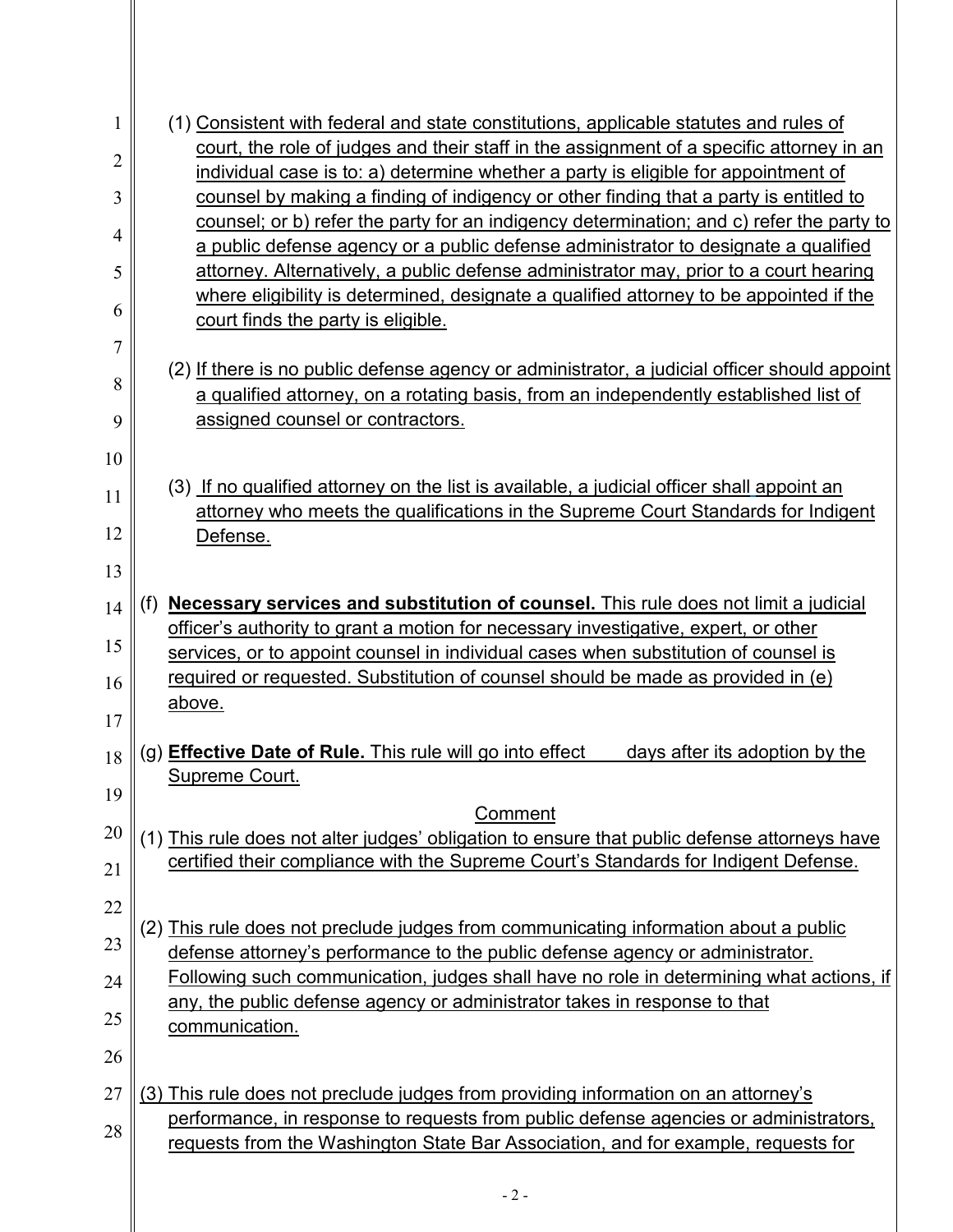| $\mathbf 1$    | information made by a judicial candidate evaluation committee. |
|----------------|----------------------------------------------------------------|
| $\overline{c}$ |                                                                |
| $\overline{3}$ |                                                                |
| $\overline{4}$ |                                                                |
| 5              |                                                                |
| 6              |                                                                |
| $\overline{7}$ |                                                                |
| 8              |                                                                |
| 9              |                                                                |
| $10\,$         |                                                                |
| 11             |                                                                |
| $12\,$         |                                                                |
| 13             |                                                                |
| 14             |                                                                |
| 15             |                                                                |
| $16\,$         |                                                                |
| $17\,$         |                                                                |
| $18\,$         |                                                                |
| 19             |                                                                |
| 20             |                                                                |
| 21             |                                                                |
| 22             |                                                                |
| 23             |                                                                |
| 24             |                                                                |
| 25             |                                                                |
| 26             |                                                                |
| 27             |                                                                |
| 28             |                                                                |
|                |                                                                |

II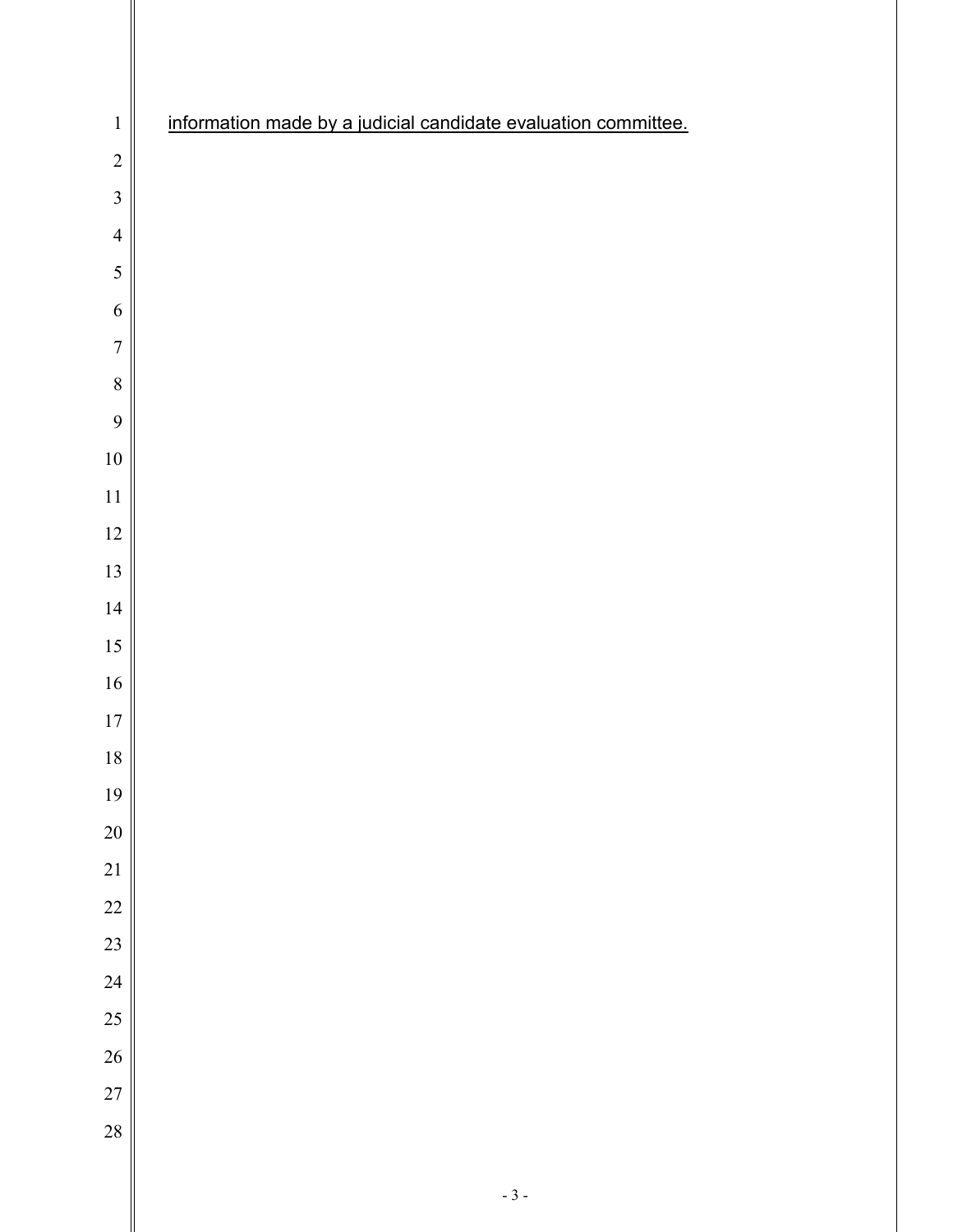| 1              | Proposed Amendments to CrRLJ 3.1(d)(4)<br>RIGHT TO AND ASSIGNMENT OF LAWYER                                                                                                                                                                                                          |
|----------------|--------------------------------------------------------------------------------------------------------------------------------------------------------------------------------------------------------------------------------------------------------------------------------------|
| $\sqrt{2}$     |                                                                                                                                                                                                                                                                                      |
| 3              | <b>CrRLJ 3.1</b><br>$(a)$ -(c) [Unchanged]                                                                                                                                                                                                                                           |
| $\overline{4}$ | (d) Assignment of Lawyer.<br>$(1) - (3)$ [Unchanged]                                                                                                                                                                                                                                 |
| 5              | (4) Before appointing a lawyer for the indigent person, or at the first appearance of the                                                                                                                                                                                            |
| 6              | lawyer in the case, the court shall require the lawyer to certify to the court that he or she<br>complies with the applicable Standards for Indigent Defense Services to be approved by<br>the Supreme Court ensure the lawyer is in compliance with the Certification of Compliance |
| $\overline{7}$ | requirement in the Supreme Court's Standards for Indigent Defense.                                                                                                                                                                                                                   |
| 8              | $(e) - (f)$ [Unchanged].                                                                                                                                                                                                                                                             |
| 9              |                                                                                                                                                                                                                                                                                      |
| 10             |                                                                                                                                                                                                                                                                                      |
| 11             |                                                                                                                                                                                                                                                                                      |
| 12             |                                                                                                                                                                                                                                                                                      |
| 13             |                                                                                                                                                                                                                                                                                      |
| 14             |                                                                                                                                                                                                                                                                                      |
| 15             |                                                                                                                                                                                                                                                                                      |
| 16             |                                                                                                                                                                                                                                                                                      |
| 17             |                                                                                                                                                                                                                                                                                      |
| 18             |                                                                                                                                                                                                                                                                                      |
| 19             |                                                                                                                                                                                                                                                                                      |
| 20             |                                                                                                                                                                                                                                                                                      |
| 21             |                                                                                                                                                                                                                                                                                      |
| 22             |                                                                                                                                                                                                                                                                                      |
| 23             |                                                                                                                                                                                                                                                                                      |
| 24             |                                                                                                                                                                                                                                                                                      |
| 25             |                                                                                                                                                                                                                                                                                      |
| 26             |                                                                                                                                                                                                                                                                                      |
| 27             |                                                                                                                                                                                                                                                                                      |
| 28             |                                                                                                                                                                                                                                                                                      |
|                |                                                                                                                                                                                                                                                                                      |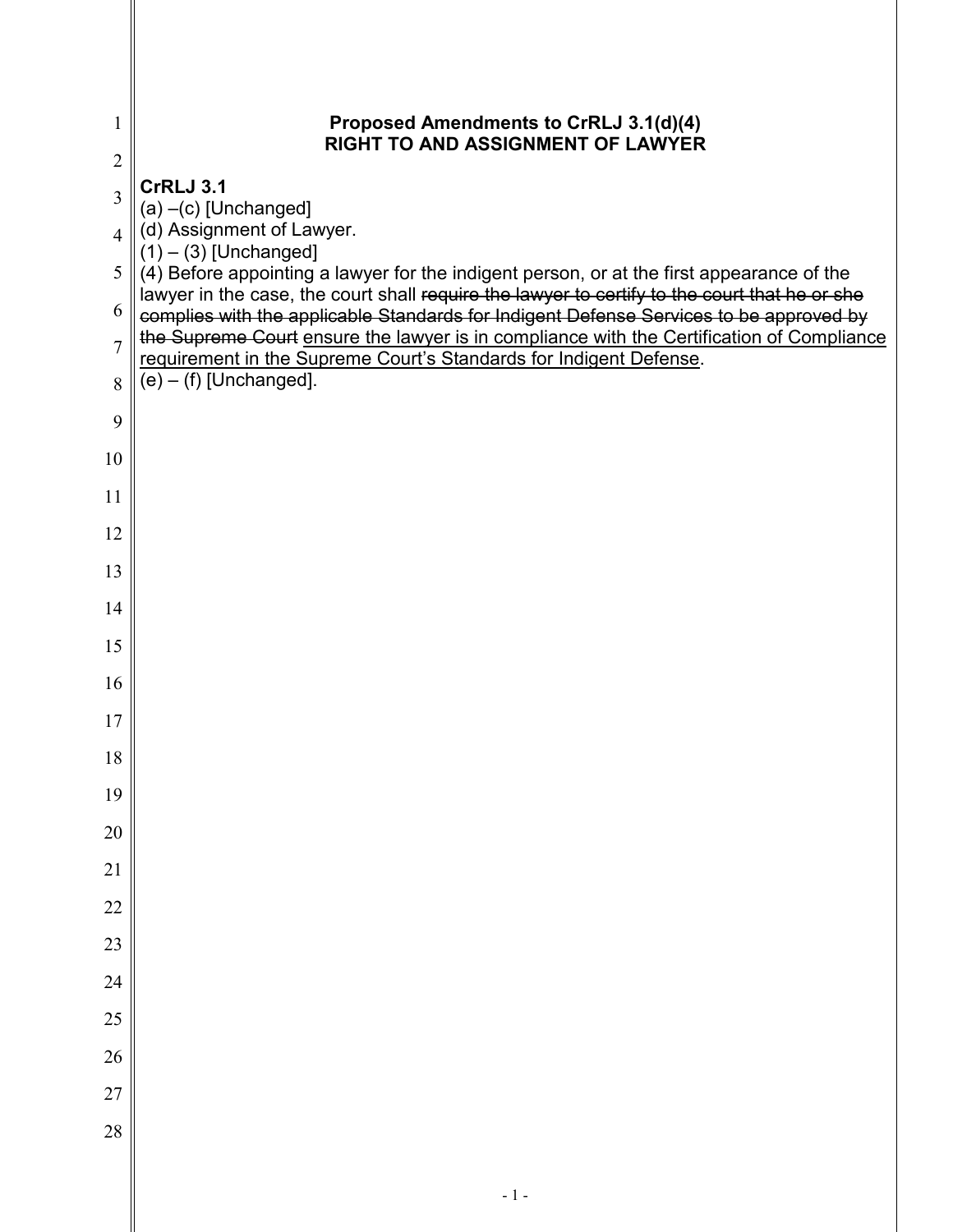| 1              | Proposed Amendments to CrR 3.1(d)(4)<br><b>RIGHT TO AND ASSIGNMENT OF LAWYER</b>                                                                                                        |
|----------------|-----------------------------------------------------------------------------------------------------------------------------------------------------------------------------------------|
| $\overline{2}$ |                                                                                                                                                                                         |
| 3              | <b>CrR 3.1</b><br>$(a) - (c)$ [Unchanged]                                                                                                                                               |
| $\overline{4}$ | (d) Assignment of Lawyer.<br>$(1) - (3)$ [Unchanged]                                                                                                                                    |
| 5              | (4) Before appointing a lawyer for the indigent person, or at the first appearance of the                                                                                               |
| 6              | lawyer in the case, the court shall require the lawyer to certify to the court that he or she<br>complies with the applicable Standards for Indigent Defense Services to be approved by |
| $\overline{7}$ | the Supreme Court ensure the lawyer is in compliance with the Certification of Compliance<br>requirement in the Supreme Court's Standards for Indigent Defense.                         |
| 8              | $(e) - (f)$ [Unchanged]                                                                                                                                                                 |
| 9              |                                                                                                                                                                                         |
| 10             |                                                                                                                                                                                         |
| 11             |                                                                                                                                                                                         |
| 12             |                                                                                                                                                                                         |
| 13             |                                                                                                                                                                                         |
| 14             |                                                                                                                                                                                         |
| 15             |                                                                                                                                                                                         |
| 16             |                                                                                                                                                                                         |
| 17             |                                                                                                                                                                                         |
| 18             |                                                                                                                                                                                         |
| 19             |                                                                                                                                                                                         |
| 20             |                                                                                                                                                                                         |
| 21             |                                                                                                                                                                                         |
| 22             |                                                                                                                                                                                         |
| 23             |                                                                                                                                                                                         |
| 24             |                                                                                                                                                                                         |
| 25             |                                                                                                                                                                                         |
| 26             |                                                                                                                                                                                         |
| 27             |                                                                                                                                                                                         |
| 28             |                                                                                                                                                                                         |
|                |                                                                                                                                                                                         |

║